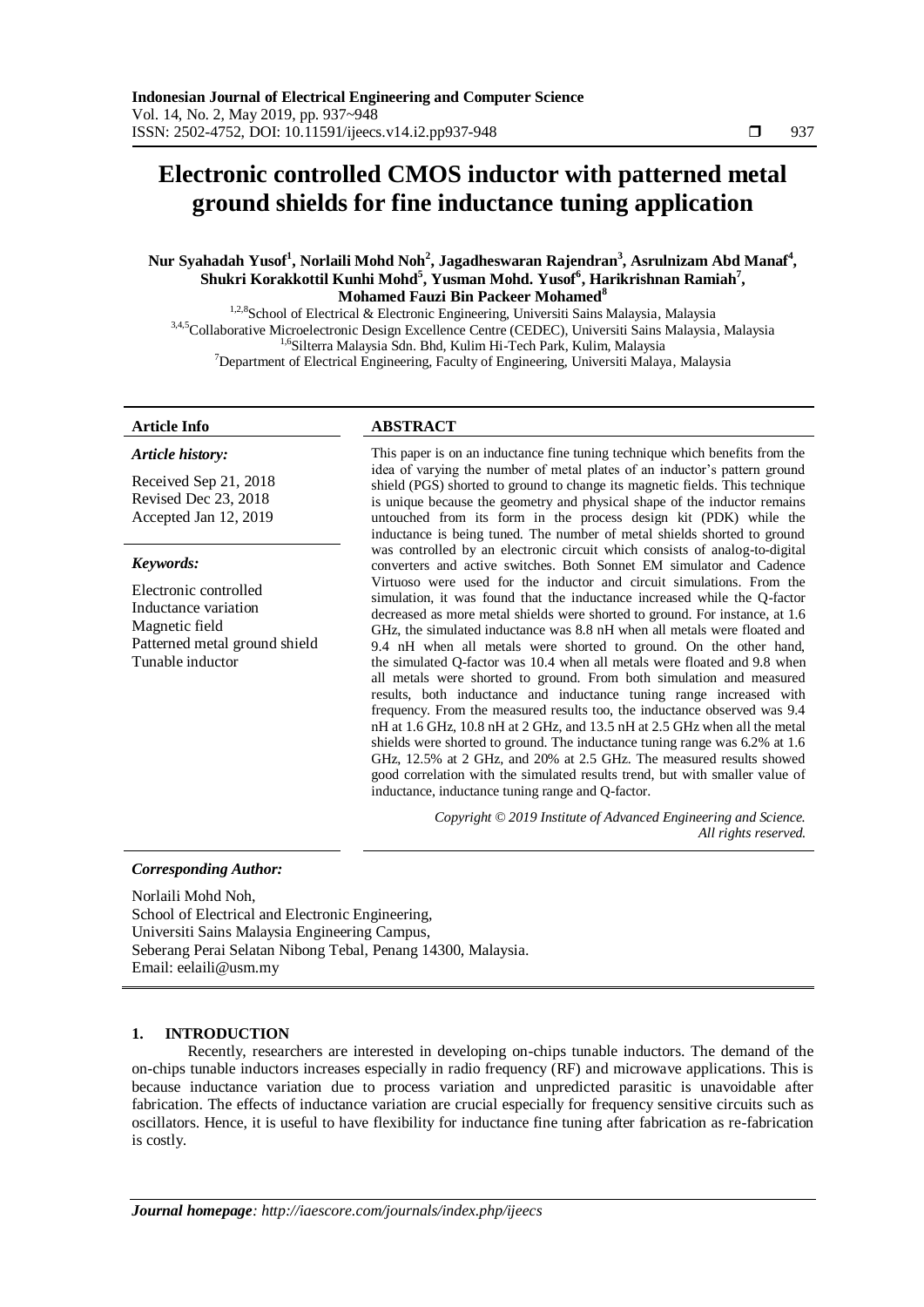In this paper, a suitable inductance fine tuning technique is presented which is suitable to any available PDK monolithic on-chip inductor. In general, this technique utilized the idea of changing the magnetic field of the planar inductor by shorting the metal shields of the PGS in turn to the ground. Previously, PGS were solely used to isolate the inductor form the substrate without tuning capability consideration [1], [2]. However, in this research, PGS were utilized to tune the inductance value, by shorting the metal fingers of the shield one by one to the ground. To the best of our knowledge, this is the first time such technique is implemented in standard CMOS process in order to tune the inductance value. The work in this paper was focusing on the effect of magnetic field variation on the inductance tuning range. This paper also discussed on the impact of ths patterned grounding towards the quality factor or simply known as Q-factor.

Passive components such as inductors, capacitors, and resistors are important elements in RF circuit design. Nevertheless, these passive components are also the limitation factors in terms of performance and cost in RF circuit design. Especially in integrated circuit (IC) design, the inductor consumes a large layout area and having many inductors in a circuit means a higher cost for fabrication. In IC design too, the semiconductor parasitic affects the overall value of the inductance and capacitance.

Previously, researchers were focusing on the Q-factor and the substrate losses when designing an inductor for high frequency applications. These two factors determine the performance of the inductor [3]. A good performance inductor should have high Q-factor and low substrate losses. Supposedly, at high frequency, the Q-factor should be high but unfortunately it is not due to the substrate losses. The inductor equivalent circuit for the Q-factor modeling is shown in Figure 1. From that, the inductor's Q-factor can be derived as [3]:



Figure 1. The inductor equivalent circuit for the Q-factor modeling [3]

$$
Q = \frac{\omega L_S}{R_S} \cdot \frac{R_p}{R_p + \left[ \left( \frac{\omega L_S}{R_S} \right)^2 + 1 \right] R_S} \cdot \left[ 1 - \frac{R_S^2 (C_S + C_p)}{L_S} - \omega^2 L_S (C_S + C_p) \right] \tag{1}
$$

$$
Q = \frac{\omega L_s}{R_s} \cdot \text{Substrate Loss Factor} \cdot \text{Self} - \text{resonance Frequency} \tag{2}
$$

where  $\omega$  is defined as the radian frequency,  $L_s$  is the series inductance,  $R_s$  is the series resistance,  $R_n$  is the coupling resistance,  $C_n$  is the coupling capacitance, and  $C_s$  is the series capacitance between metal lines.

From the first term in (1), it is clear that Q is proportional with  $L<sub>s</sub>$  but inversely proportional with  $R_s$ . As shown in(1) can be further defined as in (2). The first term denotes the magnetic energy stored in the inductor and the ohmic loss in the series resistance. For the second term in the same equation, substrate loss is due to the capacitive and inductive coupling. The capacitive coupling from the metal layer to the substrate induces the displacement current due to the variation in the substrate potential.

On the other hand, an inductive coupling happens when the magnetic field from the metal penetrates the substrate and induces an eddy current. Both displacement and eddy currents cause the substrate loss which consequently reduces the inductor's performance [3].

In order to cater for the substrate loss, researchers in [3]–[5] use metal ground shields to isolate the metal layer from the silicon substrate. The metal ground shields can be either solid or patterned. However, a solid ground shield reduced performance of the inductor as it induced an eddy current. This corresponding current produced the magnetic fields which negatively coupled with the magnetic flux from the spiral inductor. This causes the inductance to drop. The PGS, on the contrary, restricts formation of the induced current. Thus, the inductance in the inductor remains unchanged.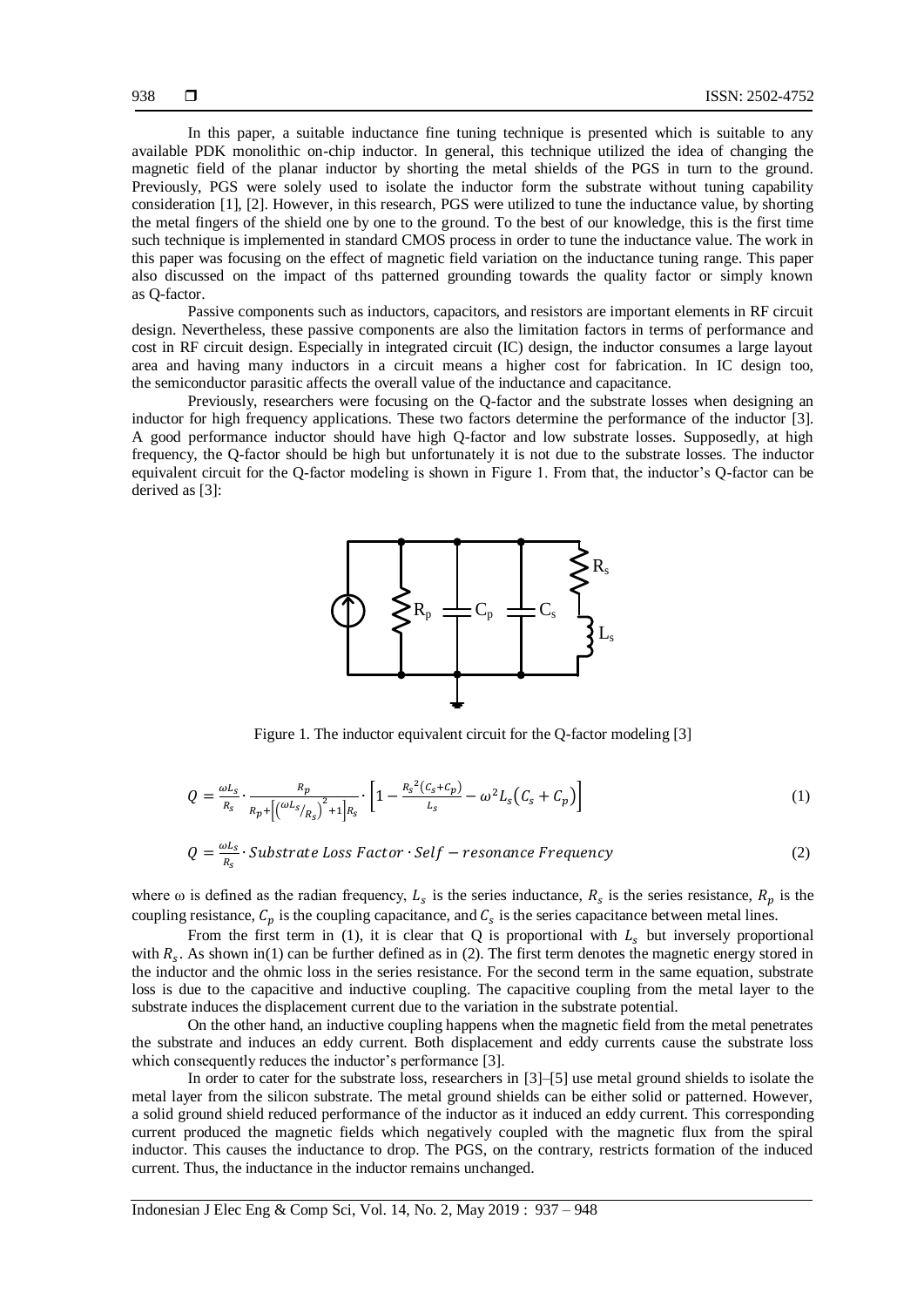Many methods were introduced by researchers to enhance the Q-factor of the inductor. As an example, Forbes in [6] used a field effect transistor and two inductors arranged in a feedback loop. The first inductor was connected to the gate while the second inductor was connected to the source. The best Q-factor was achieved when both inductors were spiral-shaped, and the first inductor was larger that the second inductor. Though improvements in the substrate loss and Q-factor contributed to good inductor characteristics, they do not fulfil the purpose if inductance tunability was the requirement.

At present, researchers are interested in developing a tunable inductor. There are a few frequency tuning techniques available. One of the techniques is the counteractive magnetic field induction. It controls the magnetic flux of the inductors by partially or fully shielding it. According to Lenz's law, as the magnetic flux of the spiral inductor passes through the metal plate, an eddy current starts to move in the metal plate and subsequently induces a counteractive magnetic field.

In [7], the authors introduced a parallel moving metal on top of the planar spiral inductor to shield magnetic flux which penetrated the inductor. When the capacitance between the electrodes of inductors as well as the metal shield increased, it caused inductance variation due to permittivity variation.

Researchers in [8] utilized ferrofluid actuation to vary the permeability distribution on the planar spiral inductor, which resulted in inductance variation. To enable ferrofluid actuation, an external biasing field was needed to allow repelling of the fluid from the inductor. In addition, an actuation planar coil was required to generate magnetic field.

Next, researchers in [9] used pizomagnetic core to control the inductance of the MEMS inductor. The proposed inductor was made up of the PZT bridge between the two electrodes. When a DC voltage typically from 1 V to 10 V was applied to each pair of the sided-electrodes, it shorted or extended the central part of the PZT bridge. The uniaxial tensile or compressive planar stress was transferred to the ferromagnetic core, changing its permeability and incductance due to the magnetostatic effect.

Previous work in [10] showed that an electrically tunable RF inductor, based on a planar solenoid with a thin-film ferromagnetic (FM) core (NiFe), could be achieved. However, this design required an extra DC current through the same device to vary the effective permeability of the FM core that caused the inductance value to vary.

Sato el al., in [11] used the circumferential wiring together with a switch to tune the inductance value of the inductor. This wiring, which was known as a loop conductor, placed around the spiral inductor with a switch at one end. When the switch was opened, no current was induced in the loop conductor. Subsequently, when the switch was shorted, the loop conductor became a closed loop. The magnetic flux from the spiral inductor passed through the loop and induced an eddy current which caused the inductance value to change, similar to explanation given in [1], [3], [4].

Loke et al. [12] used transistors to vary the magnetic flux of the inductor. The transistors were arranged so that their gate structures were orthogonal to the turns of the inductor. The transistors resembled the solid ground shield (SGS) when they were on. This happened due to the current that was induced which changed the magnetic flux in the inductor. Consequently, the inductance value dropped. On the other hand, the transistors resembled PGS when they were off. This is because the inductance remained unchanged since the PGS restrained the formation of the eddy current.

In [13], researchers adopted different configurations to tune the inductance value and to varye the Q-factor in a voltage-control oscillator. The design was made up of a pair of inductors, and the resistance of switch. To vary the inductance, the second inductor has to be included or excluded in the circuit. A series configuration allowed higher tuning range but reduced the Q-factor. This happened as the resistance of the switch was added in series with the first inductor, when the second inductor was shorted to ground. In contrast, a parallel configuration was able to demonstrate better Q-factor as the resistance of the switch was added in parallel with the first inductor.

Unfortunately, the aforementioned works were impractical to integrate with CMOS and not suitable for mass production. In addition, some of the techniques might only be realized when changes were made to the existing fabrication process of the inductor. Hence, a method to enable the inductance fine tuning without changing the physical shape and geometry of any available PDK on-chip inductor will definitely benefit the RF integrated circuit (RFIC) designers to enable first tape-out success.

This work was conducted to demonstrate a fine-tuning technique to vary the inductance of a monolithic on-chip inductor. This technique did not change the physical shape and geometry of the available inductor. It can be added to any available PDK inductor without changing its fabrication processes. This proposed tunable inductor is suitable to be used in RF application circuitries, especially in frequency sensitive circuits like the oscillator.

*Electronic controlled CMOS inductor with patterned metal ground shields for fine… (Nur Syahadah Yusof)*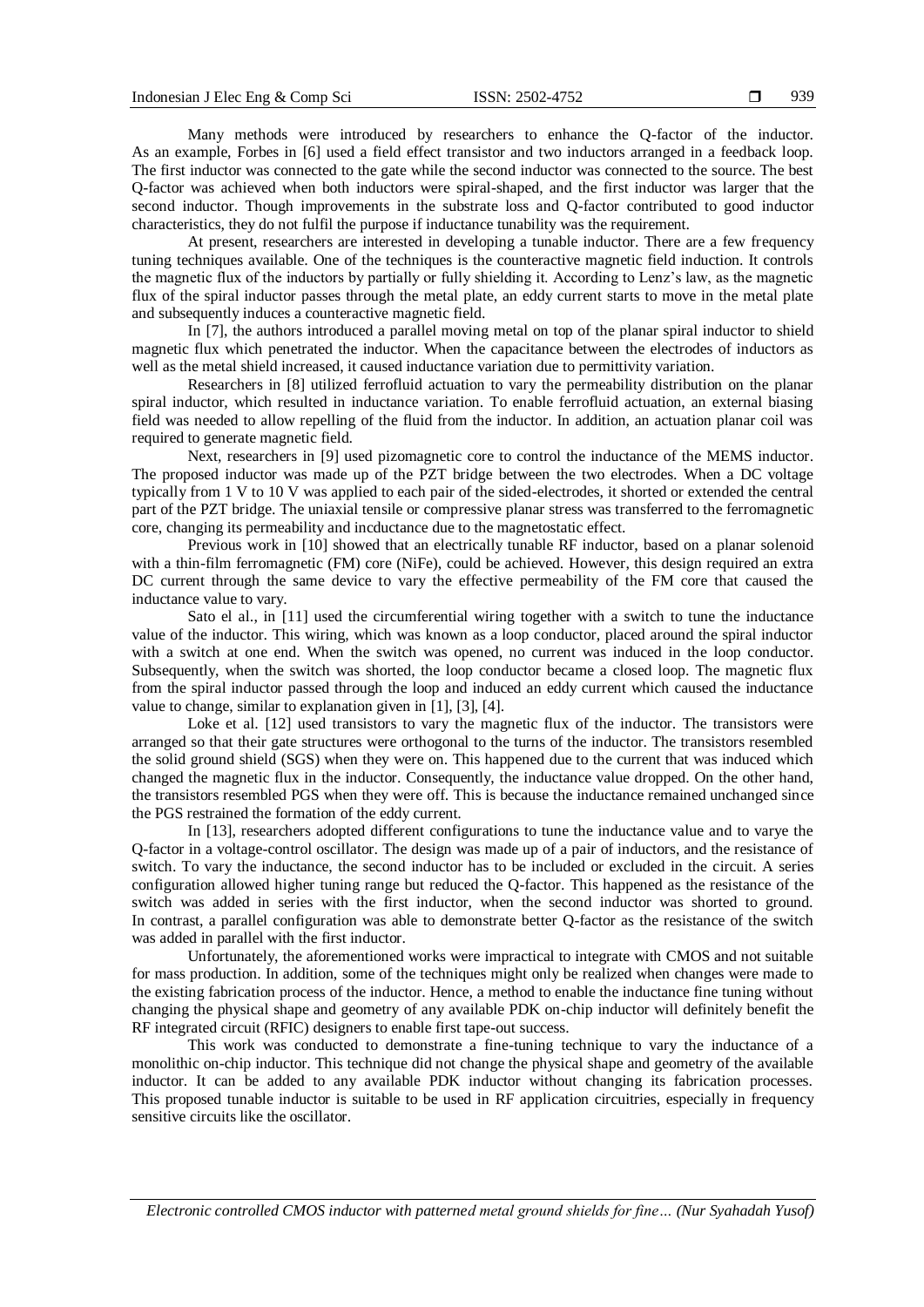# **2. RESEARCH METHOD**

This paper presents a new approach to achieve a fine-tuning range of the inductor without changing its physical shape and geometry. The change in magnetic field was achieved by shorting the metal shields in turn to the ground. The metal shields were detached from each other. This allowed a fine-tuning range of the inductor by shorting the metal shields one by one to the ground. The inductor showed the maximum inductance value when all the metal shields were grounded. Simulation on the inductor was performed using Sonnet EM simulator while the electronic circuit controlling the grounding of each metal shield was verified using Cadence Virtuoso.

# **2.1. Design of The Tunable Inductor**

All design processes were conducted in Cadence Virtuoso and Sonnet EM. Figures 2 to 4 show the 2D, 3D and overall layout views of the proposed inductor.



Figure 2. Sonnet 2D view of the (a) tunable inductor and (b) switches modeled as resistors



Figure 3. Sonnet 3D view of the proposed variable inductor with metal shields and switches to the ground (modeled as resistors)



Figure 4. Layout of the proposed tunable inductor in cadence virtuoso

# **2.2. Mechanism of Shorting and Floating the PGS Metal Shields of the Tunable Inductor**

Switches were used to ground the metal shields. There were 32 switches in total. Each two of them were connected through one plate of the metal shield. Hence, the total number of metal shields was 16. Figure 5(a) shows the proposed inductor when all the switches were OFF. This state indicated that all the metal shields were floated. Figure 5(b) shows when state 1 was chosen which made four switches were shorted so that two metal shields were grounded. In Figure  $5(c)$ , another four switches were turned ON, this made four metal shields in total were grounded. When all the switches were ON as shown in Figure 5(d), this implied that all the 16 metal shields were grounded. By increasing or decreasing the number of metal shields shorted to the ground, the magnetic fields of the inductor are actually being changed, hence resulting in inductance tuning.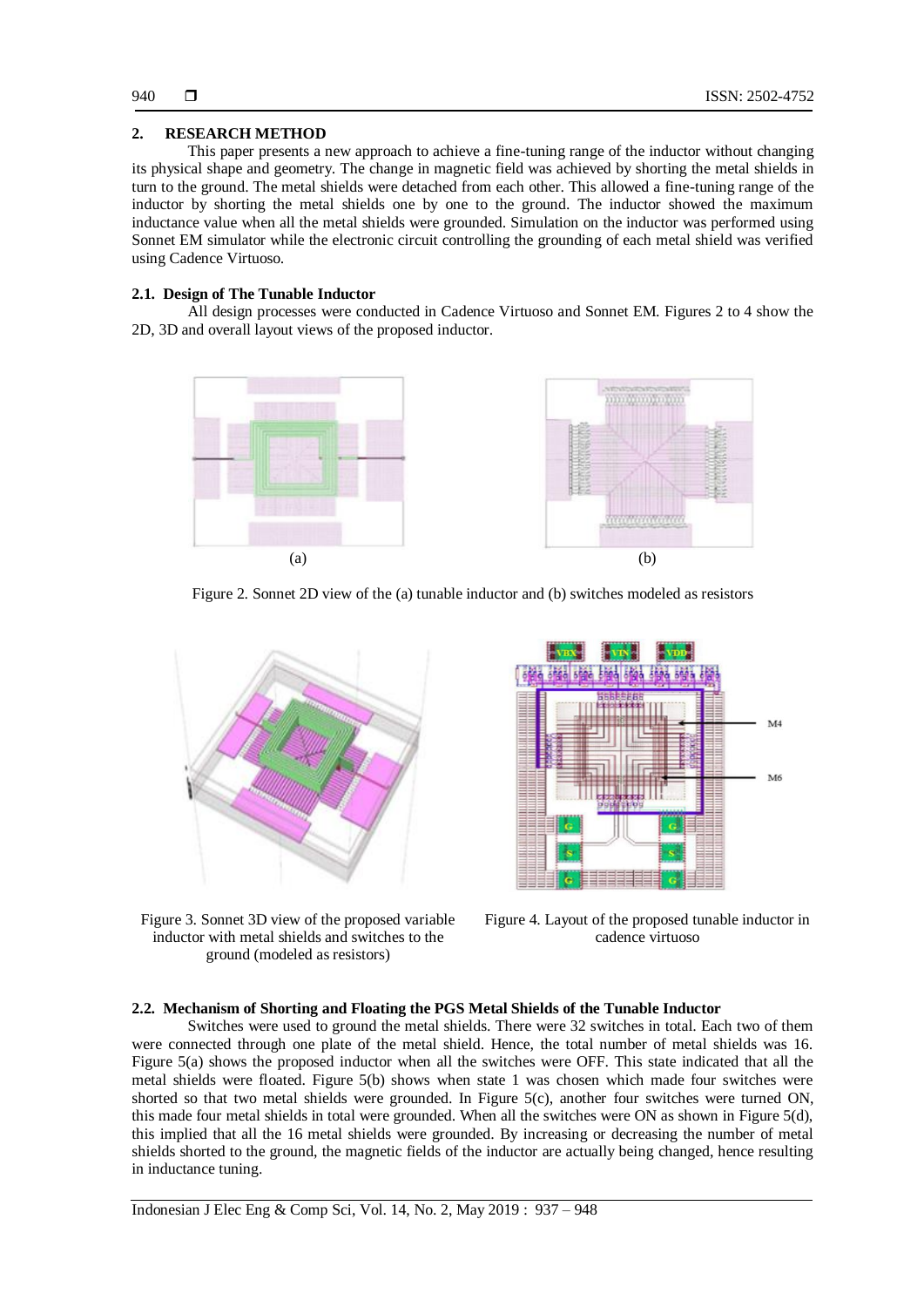

Figure 5. 2D view of the tunable inductor (a) when all switches are OFF, (b) when four switches are short to make two metal plates grounded, (c) when eight switches are short to make four metal plates grounded, and (d) when all the 32 switches are ON to make all the 16 metal plates grounded

Figure 6 shows the basic concept of an analog-to-digital converter circuit. This circuit was applied to tune the inductor by using one pad only (i.e. the Vin pad). The control voltage, Vin, was varied from 0 to VDD. Vref was fixed at VDD.

Figure 7 shows the schematic of the control circuit. It includes a half analog-to-digital converter to convert a dc voltage range from 0 to 1.2V into a digital stream of 00000000 to 11111111. The top most op-amp for the circuits in Figures 6 and 7 was used to generate the most significant bit (MSB). Table 1 shows the conversion denoted by this circuit.

The op-amps in the half A/D converters shown in Figure 7 were simple single-stage amplifiers with current tail, followed by a common source stage to improve the linearity and output voltage swing properties. This circuit is shown in Figure 8. VBX was the biasing voltage just above the threshold voltage of the NMOS.



Figure 6. Basic concept of an analog-to-digital converter circuit

*Electronic controlled CMOS inductor with patterned metal ground shields for fine… (Nur Syahadah Yusof)*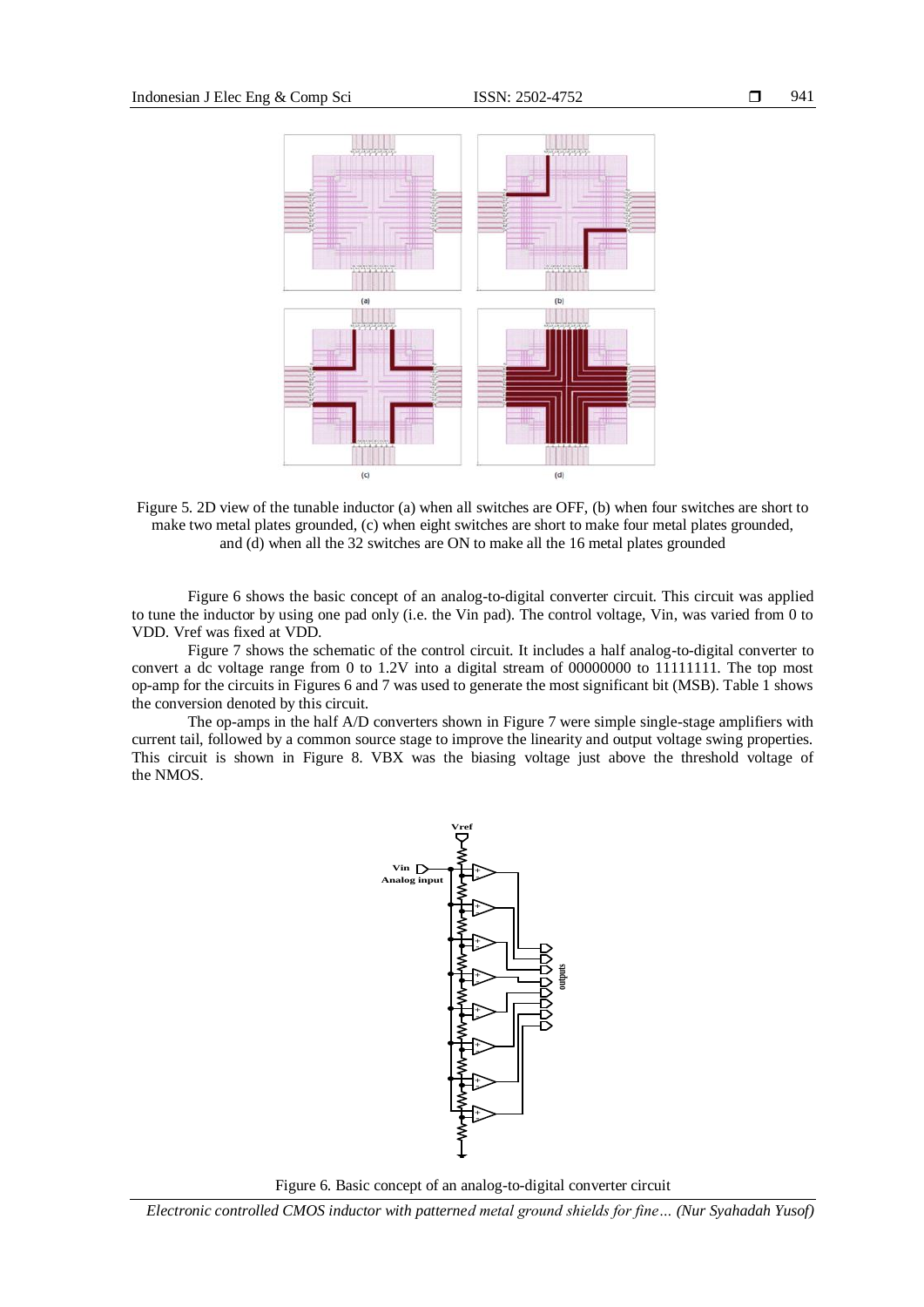

Figure 7. The schematic of the control circuit



Figure 8. Op-amp in a half A/D converter circuit (a) schematic,(b) symbol

| Table 1. Different States in Terms of the Voltage Control |                  |                 |  |  |
|-----------------------------------------------------------|------------------|-----------------|--|--|
| <b>State</b>                                              | $V$ in $(mV)$    | Half A/D output |  |  |
| $\Omega$                                                  | $0 - 93.75$      | 00000000        |  |  |
|                                                           | $93.75 - 187.5$  | 00000001        |  |  |
| 2                                                         | $187.5 - 281.25$ | 00000011        |  |  |
| 3                                                         | $281.25 - 375$   | 00000111        |  |  |
| 4                                                         | $375 - 468.75$   | 00001111        |  |  |
| 5                                                         | $468.75 - 562.5$ | 00011111        |  |  |
| 6                                                         | $562.5 - 656.25$ | 00111111        |  |  |
|                                                           | $656.25 - 750$   | 01111111        |  |  |
| 8                                                         | $750 - 1200$     | 11111111        |  |  |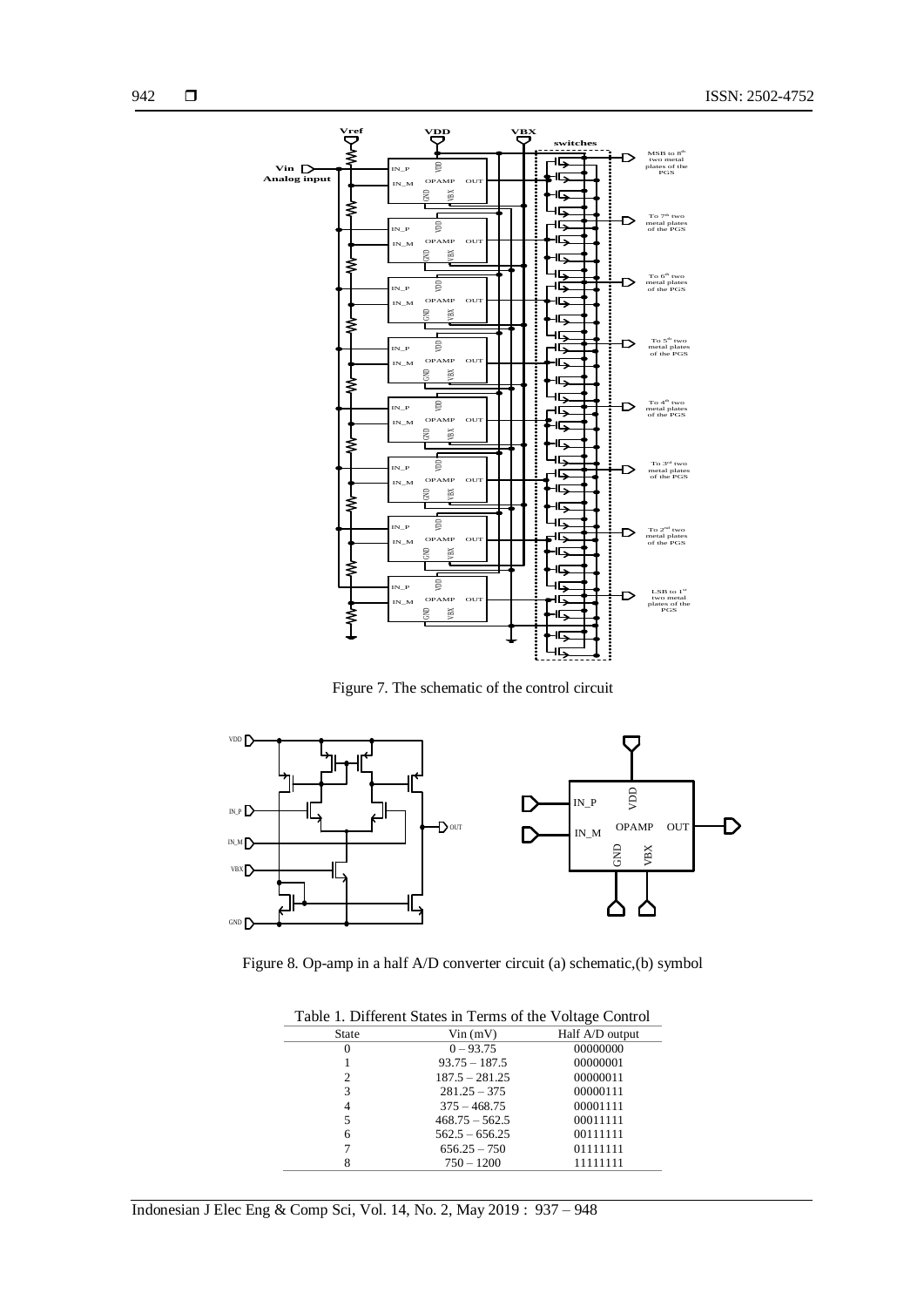943

#### **2.3. Simulation of The Tunable Inductor**

The proposed inductor was Sonnet EM simulated for state 0 (OFF) and state 8 (ON). The CMOS switches were modeled as resistors which are 1 MΩ when OFF-state and 10  $Ω$  when ON-state. The Sonnet model of this proposed inductor is shown in Figures 2 and 3.

#### **3. RESULTS AND ANALYSIS**

This section discussed about the simulation as well as the measured results of the tunable inductor in section 3.1 and 3.2, respectively.

#### **3.1. The Tunable Inductor Simulation Results**

Figure 9 shows the simulation results of the tunable inductor using Sonnet EM simulator. As can be seen from this figure, the inductance changes with frequency. As frequency increases, inductance will also increase. The inductance tuning range also increases with frequency. As an example, at 1.6 GHz, the inductance changes from 8.85 nH (when all switches are OFF, i.e. the metal shields are all floating) to 9.44 nH (when all switches are ON, i.e. the metal shields are all grounded). This shows a 6.2% of inductance tuning range. Meanwhile, at 2.0 GHz, the inductance varies from 9.45 nH to 10.8 nH, which is 12.5% of inductance tuning range. A final example is at 2.5 GHz, where the inductance now can vary from 10.8 nH to 13.5 nH, which contributes to 20% of inductance tuning range.



Figure 9. The Sonnet simulation results of the proposed inductor

### **3.2. The Fabricated Tunable Inductor Measurement Results**

Figure 10 shows the micrograph of the fabricated tunable inductor while Figure 11 shows its measured inductance values when the PGS was shorted to ground one by one. Again, the results indicated that the inductance increased with the frequency. The inductance tuning range is also proportional to the frequency. At 2.0 GHz, the inductance tuned from 7.9 nH to 8.1 nH. The tuning range was about 2.47%. At 2.5 GHz, the inductance tuned from 9.5 nH to 10.1 nH, a tuning range of 5.94%. Both simulated and fabricated inductors showed correlation in terms of the tuning range trend. This verified the concept of the proposed technique for inductance tuning. Nevertheless, the measured results portray smaller inductance tuning range as compared to the ones obtained from simulation.

Figure 12 shows the relationship between Vin and inductance at different frequencies. From the mentioned figure, when all the metal shields were grounded (indicated by  $V$ in =  $0.8V$ ), the inductance was at its highest value for each frequency. In contrast, when the metals were left floated (at Vin  $= 0V$ ), the inductance was at its lowest value for each frequency. This observation confirmed that PGS helped to vary the inductance value, hence able to be used as a fine-tuning method for the inductor. Based on Figures 11 and 12 also, it is seen that as the frequency goes higher, the inductance tuning range also becomes larger.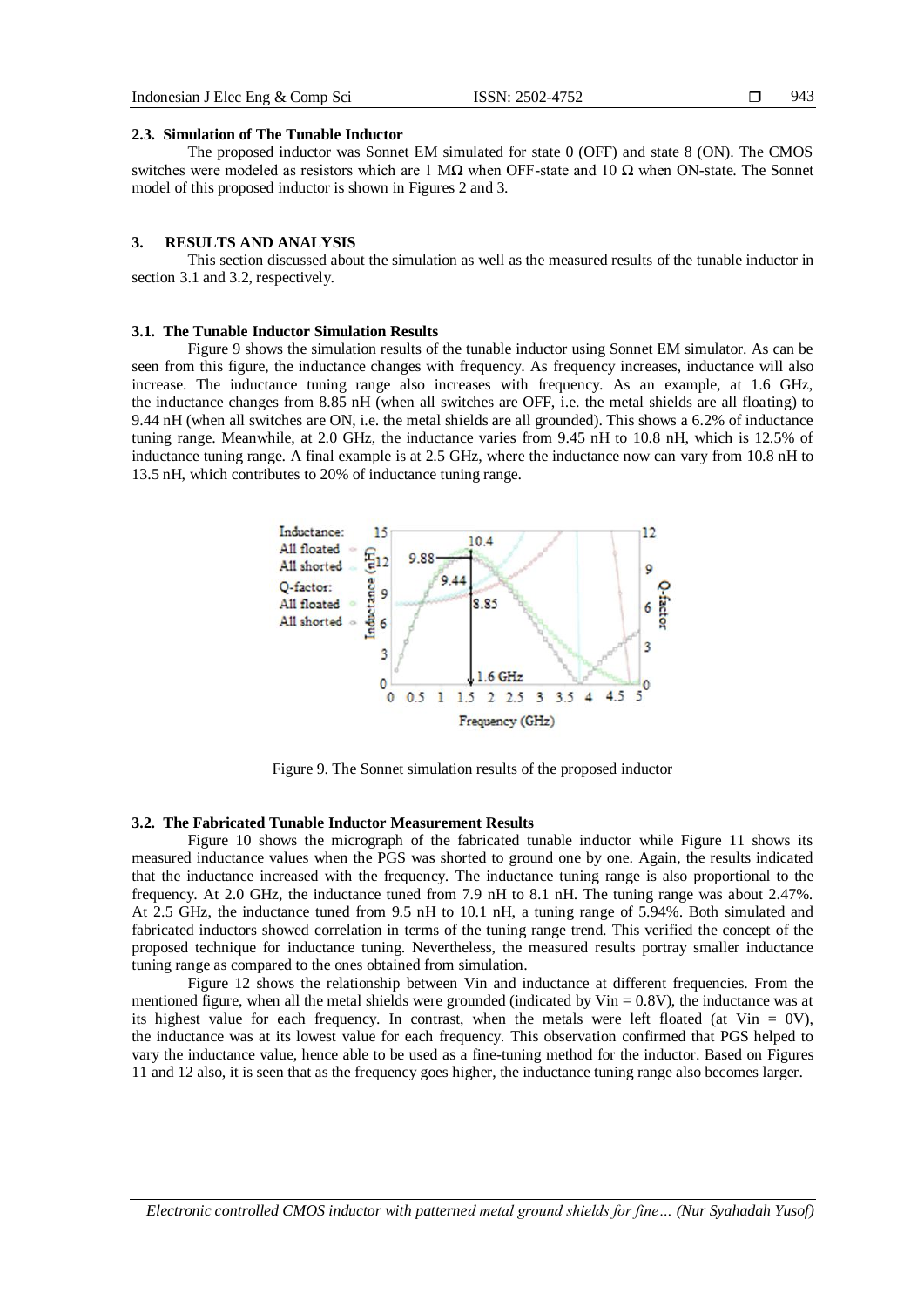



Figure 10. The fabricated tunable inductor

Figure 11. The measured inductance versus frequency of the tunable inductor.  $V_{in} = 0.0$  V was when all PGS metals were floated while  $V_{in} = 0.8$  V was when all PGS metals were grounded



Figure 12. The measured inductance versus  $V_{in}$  at different frequencies

The second term (i.e. substrate loss factor) in (1) described in Section 2 indicates that the number of metal shield floating or shorted to ground will affect the Q-factor of the inductor. The maximum Q-factor can be realized when the term for substrate loss factor becomes unity. To achieve that, Rp should be very large (i.e. Rp approaches infinity). It can be done by inserting metal shields to the ground. However, in Figure 13, the Q-factor decreases as more patterned shields were grounded. As an example, at 2 GHz, the Q-factor drops from 7.5 to 5.8 when all metal shields were floated and shorted to ground, respectively. This is because PGS increases the capacitance to the ground. This parasitic capacitance reduces the inductance, hence decreasing the Q-factor [3].

Another observation from Figure 13 is that the Q-factor at first increases with frequency until it reaches its peak between 1.3 GHz to 1.5 GHz. Beyond this frequency, the Q-factor starts to decrease with further increment in frequency. This can be explained by looking at (1), whereby Q-factor will increase at first due to increment in the first term, but then will later decrease due to the second and third terms becoming more dominant. As an example, at 2.5 GHz, the Q-factor when all metal shields were floated is 5.94 as compared to the 7.5 obtained at 2 GHz under the same condition.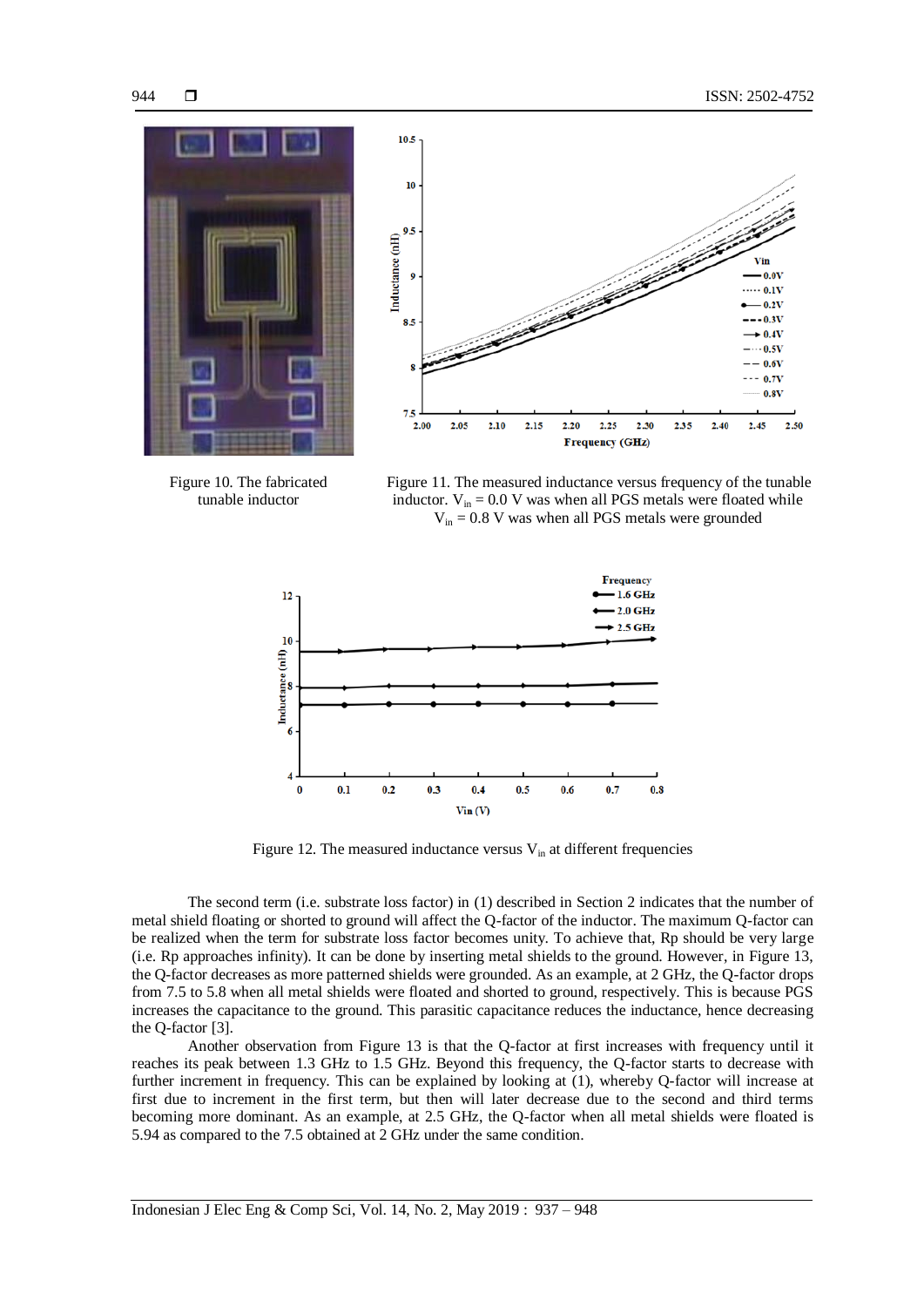

Figure 13. The measured Q-factor versus frequency at different Vin

Finally, Figure 14 shows the Vin effect on the Q-factor. As Vin increases, more switches will be turned on resulting in more metal shields being shorted to ground. Figure 14 shows that when Vin increases, the Q-factor deteriorates. In terms of Q-factor dependence on frequency, the Q-factor deteriorates with the increment of frequency. This is consistent with the observation made for Figure 13 and therefore the reason for the mentioned trend follows the one given for the previous figure.



Figure 14. The measured Q-factor versus  $V_{in}$  at different frequencies

The performance summary and comparison with other works are tabulated in Table 2. At frequency less than 0.1 GHz, the inductor has larger tuning range [8], [10]. However, lower frequency range has become saturated, hence there is an urge to exploit higher frequency range. Researchers in [7], [9] utilized MEMS technology in their designs. Even though their works showed higher inductance tuning range and Qfactor, nevertheless MEMS technology is currently not suitable for mass production and expensive. This work achieved the highest application frequency, up to 2.5 GHz and suitable for fine-tuning applications. Besides, this tunable inductor design is readily to be integrated with available CMOS technology process.

| Table 2. Performance Comparison of the Tunable Inductors |      |        |       |       |           |
|----------------------------------------------------------|------|--------|-------|-------|-----------|
|                                                          | 181  | [10]   |       | Γ9.   | This work |
| Frequency (GHz)                                          | 0.06 | 0.1    | 2.0   | 2.1   | 2.5       |
| Inductance Tuning Range (%)                              | 16   | $<$ 50 | 29.82 | 42.13 | 5.94      |
| O-factor                                                 | 23   | ← ?    | < 6.0 | 11.9  | 5.94      |
| Application                                              | -    |        | I NA  | vco   | -         |

*Electronic controlled CMOS inductor with patterned metal ground shields for fine… (Nur Syahadah Yusof)*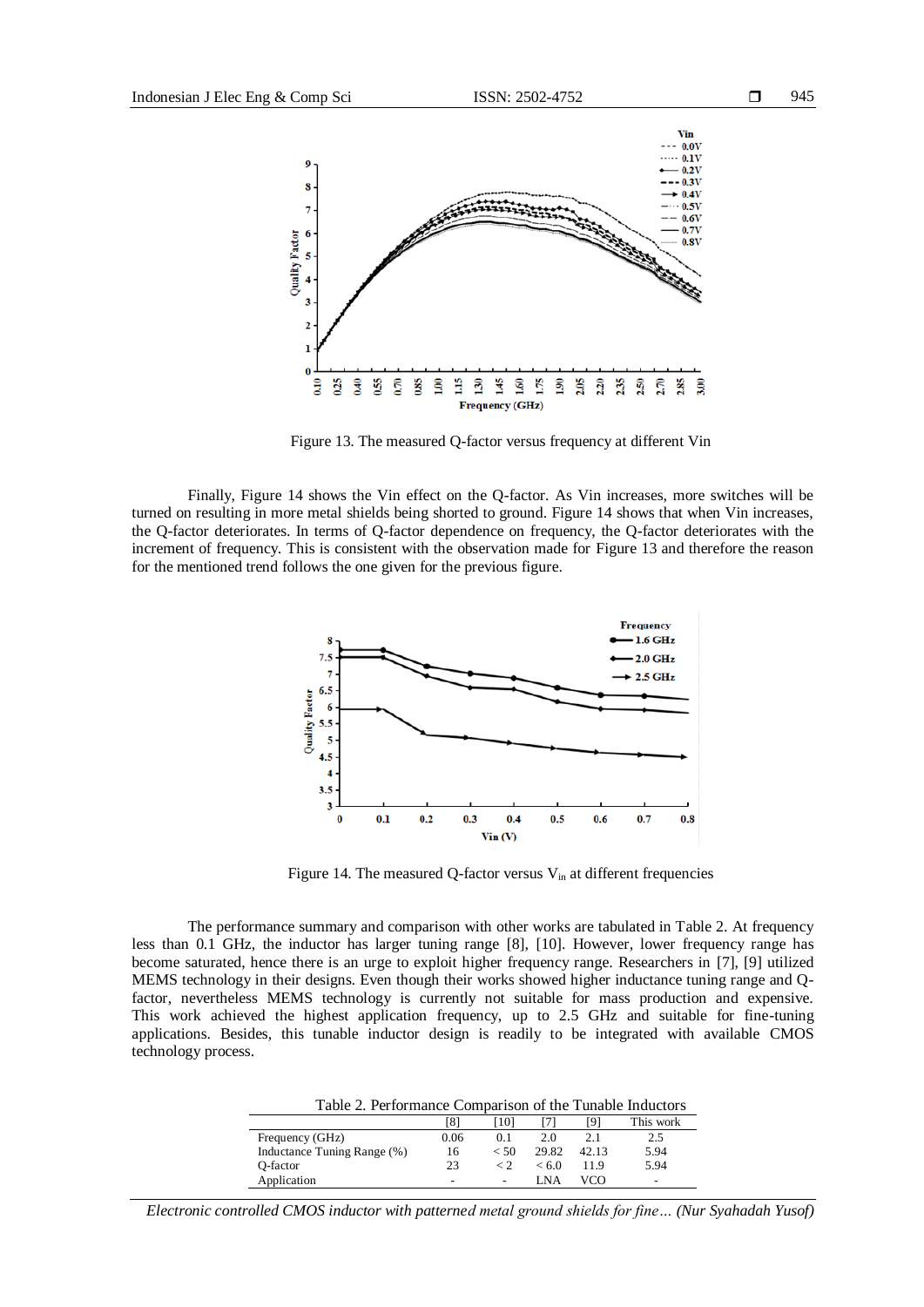# **4. CONCLUSION**

In this paper, a monolithic inductor with fine tuning capability is proposed. The fine tuning was achieved by controlling the magnetic flux between the inductor and substrate through varying the number of PGS metals shorted to the ground via the use of analog to digital converters and active switches.

Verification of the tuning concept was realized first through simulation using Sonnet EM and Cadence Virtuoso. The tunable inductor was then fabricated and measured. Results from the simulation and measurement were then compared for consistency.

From the simulation and measured results, it is found that as more metal shields were grounded, the inductance and inductance tuning range increase. The tradeoff, however, is the deterioration of the Qfactor when the same condition was imposed.

The advantage of this fine tuning technique is that the main structure of the inductor maintains as it is in its PDK form. This is interesting to the foundry and PDK providers as the inductance can be tuned without changing the existing inductor fabrication process.

# **ACKNOWLEDGEMENTS**

This research work is funded by Universiti Sains Malaysia (304/PCEDEC/6315056), Collaborative Research in Engineering, Science and Technology (CREST) Malaysia (P16C1-17), Silterra Malaysia Sdn. Bhd. and Universiti Malaya.

#### **REFERENCES**

- [1] C. P. Yue, S. Member, S. S. Wong, and S. Member, "On-Chip Spiral Inductors with Patterned Ground Shields for Si-Based RF IC ' s," vol. 33, no. 5, pp. 743–752, 1998.
- [2] J. C. Rautio, J. D. Merrill, and M. J. Kobasa, "Efficient electromagnetic analysis of spiral inductor patterned ground shields," *2013 IEEE Int. Conf. Microwaves, Commun. Antennas Electron. Syst. COMCAS 2013*, no. October, pp. 21–23, 2013.
- [3] J. Chen and J. J. Liou, "On-Chip Spiral Inductors for RF Applications : An Overview," vol. 4, no. 3, 2004.
- [4] P. YUE, C., "Patterned Ground Shields for Integrated Circuit Inductors," PCT/US98/05149, 1998.
- [5] Jame Y. C. Chang, "Multi-Track Integrated Spiral Inductor," 09/493,942, 2005
- [6] L. Forbes, "Monolithic Inductance-Enhancing Integrated Circuits, Complementary Metal Oxide Semiconductor (CMOS) Inductance-Enhancing Integrated Circuits, Inductor Assemblies, and Inductance-Multiplying Methods.," 09/769,554, 2001.
- [7] H. Sugawara, Y. Yoshihara, K. Okada, and K. Masu, "Reconfigurable CMOS LNA for Software Defined Radio Using Variable Inductor," pp. 3–6, 2008.
- [8] B. Assadsangabi, M. S. M. Ali, and K. Takahata, "FERROFLUID-BASED VARIABLE INDUCTOR," vol. 2, no. February, pp. 1121–1124, 2012.
- [9] O. Casha *et al.*, "Utilization of MEMS Tunable Inductors in the design of RF Voltage-Controlled Oscillators," pp. 718–721, 2008.
- [10] M. Vroubel, Y. Zhuang, B. Rejaei, and J. N. Burghartz, "Integrated Tunable Magnetic RF Inductor," vol. 25, no. 12, pp. 787–789, 2004.
- [11] Junji Sato, Koichi Mizuno, Kanagawa, Suguru Fujita, "Variable Inductor and Semiconductor Device Using Same," 13/814,871, 2013.
- [12] T. T. W. Alvin Leng Sun Loke, Fort Collins, "Shield-Modulated Tunable Inductor Device," 12/908,812, 2013.
- [13] L. L. Chiewcharn Narathong, Zhang Jin, "Tunable Inductor Circuit," 13/312,177, 2013.
- [14] Norlaili Mohd Noh, Asrulnizam Abd Manaf, Farshad Eshghabadi, Fatemah Banitorfian, Yusman Mohd. Yusof, Awatif Hashim, Shukri Korakkottil Kunhi Mohd, Mohd Tafir bin Mustaffa, Othman Sidek "Monolithic On-Chip Fine Tune Spiral Inductor Device," Malaysian Patent Application PI2016703051, 22 Aug., 2016.

### **BIOGRAPHIES OF AUTHORS**



Nur Syahadah Yusof received her B. Eng (Hons)(Electronic Engineering) from Universiti Sains Malaysia in 2017 and is currently working towards her MSc. Degree at same institution. Her research interest is mainly in on-chip passive device modeling. Currently, she is a Research Assistant at Silterra Malaysia Sdn. Bhd. working in the Device Modeling Division.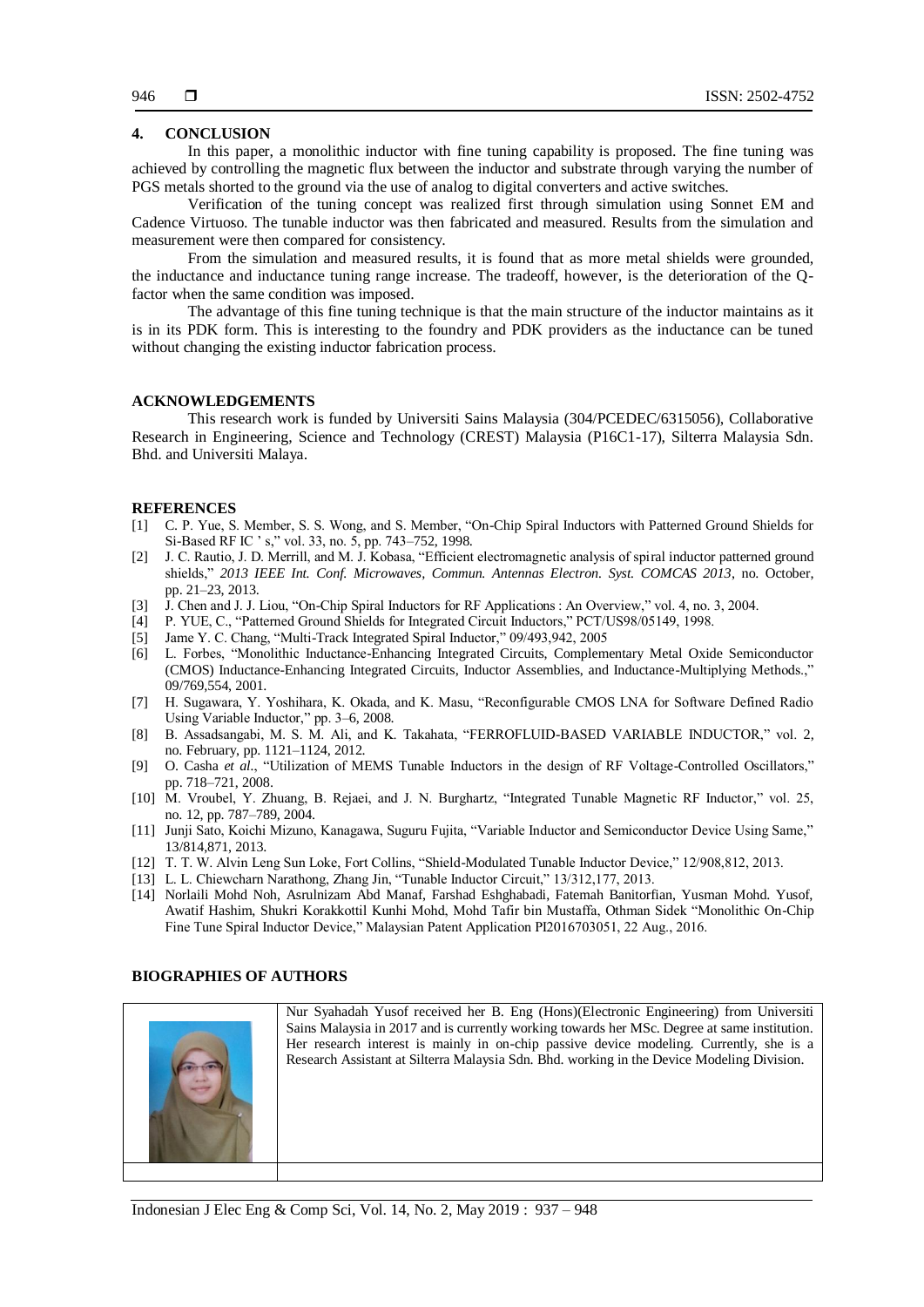| Assoc.Prof.Ir.Dr. Norlaili Mohd Noh graduated with B.Eng. Electrical Engineering (Honours)<br>from Universiti Teknologi Malaysia, and both MSc. in Electrical and Electronic Eng.<br>and Ph.D in Integrated Circuit Design from Universiti Sains Malaysia. She is currently an<br>Associate Professor with the School of Electrical and Electronic Engineering, Universiti Sains<br>Malaysia. Her specialization is in Analog RFIC Design. She is also a professional engineer<br>registered with the Board of Engineers Malaysia and a Chartered Engineer registered with UK<br>Engineering Council.                                                                                                                                                                                                                                                                                                                                                                                                                                                                                                                                                                                                                                                                                                                                                                                                                                                                                                                                                                            |
|----------------------------------------------------------------------------------------------------------------------------------------------------------------------------------------------------------------------------------------------------------------------------------------------------------------------------------------------------------------------------------------------------------------------------------------------------------------------------------------------------------------------------------------------------------------------------------------------------------------------------------------------------------------------------------------------------------------------------------------------------------------------------------------------------------------------------------------------------------------------------------------------------------------------------------------------------------------------------------------------------------------------------------------------------------------------------------------------------------------------------------------------------------------------------------------------------------------------------------------------------------------------------------------------------------------------------------------------------------------------------------------------------------------------------------------------------------------------------------------------------------------------------------------------------------------------------------|
| Jagadheswaran Rajendran was born in Pulau Pinang, Malaysia. He received his B.Eng degree<br>(Hons) from Universiti Sains Malaysia, Pulau Pinang, Malaysia, in 2004, the M.Eng degree in<br>Telecommunications from Malaysia Multimedia University, Cyberjaya, Malaysia, in 2011,<br>and the Ph.D. degree in Radio Frequency Integrated Circuit (RFIC) design from the<br>University of Malaya, Kuala Lumpur, Malaysia, in 2015. He is currently a Senior Lecturer at<br>Collaborative Microelectronic Design Excellence Centre (CEDEC) and School of Electronic<br>Engineering, Universiti Sains Malaysia. Prior joining the university, he worked in Laird<br>Technologies, Motorola Solutions, Broadcomm and Silterra as Research and Development<br>Engineer. His research interest is RFIC design, analog IC design and RF system design for<br>mobile wireless communications which has resulted several technical publications. He holds<br>one US patent and one International patent. Dr Jagadheswaran was the recipient of the IEEE<br>Circuit and System Outstanding Doctoral Dissertation Award in 2015. He is a Senior Member<br>of IEEE and currently serves as the Chairman of IEEE ED/MTT/SSC Penang Chapter.                                                                                                                                                                                                                                                                                                                                                     |
| Asrulnizam Abd Manaf received the Bachelor Engineering in Electrical and Electronic<br>Engineering from Toyohashi University of Technology, Japan in 2001. Then, he worked as<br>Electrical Engineer at Toyo-Memory Technology Sdn. Bhd at Kulim High Tech Park,<br>MALAYSIA before he further his master degree at Toyohashi University of Technology,<br>Japan. He received Master Engineering in Electrical and Electronic Engineering in 2005. He<br>pursued his Ph.D study in Keio University, Japan in 2006. He received Ph.D in Engineering<br>from Department of Applied Physic and Physico Informatics, School of Fundamental Science<br>and Technology, Keio University Japan in 2009. Since 2009, he joined the school of<br>Electrical and Electronic Engineering, Universiti Sains Malaysia as a senior lecturer. Then,<br>promoted to Associate Professor in 2015. His current research interest includes development<br>of microfluidic-based DNA sensor integrated with CMOS circuitry, miniaturized of fluidic-<br>based inclination sensor, bio inspired based microfluidic acoustic, pressure and flow sensor<br>for underwater system, micro fluidic based memristor, micro fluidic based tuneable inductor,<br>micro fluidic Thermoelectric Generator (mTEG)-based energy harvesting, Graphene-based<br>transistor and micro 3-dimension fabrication technique by using grayscale Technology. From<br>1st January 2016, he was appointed as academic staff at Collaborative Microelectronic Design<br>Excellence Center (CEDEC), Universiti Sains Malaysia. |
| Shukri B. Korakkottil Kunhi Mohd graduated with B. Eng. (Hon) (Mechatronic Engineering)<br>and M. Sc. (Electronic) from Universiti Sains Malaysia (USM) in 2006 and 2011,<br>respectively. He is working as research officer at Collaborative Micro-Electronic Design<br>Excellence Center (CEDEC), USM, where he is involved with test and measurement and<br>analog IC design.                                                                                                                                                                                                                                                                                                                                                                                                                                                                                                                                                                                                                                                                                                                                                                                                                                                                                                                                                                                                                                                                                                                                                                                                 |
| Yusman Mohd. Yusof received his B.Eng. degree in Electronic and Computer Engineering<br>from Universiti Putra Malaysia (UPM) in 1999. He is currently a Senior Manager at Silterra<br>(M) Sdn. Bhd. focusing on devices characterization and models development including the<br>radio frequency (RF) and electrostatic discharge (ESD).                                                                                                                                                                                                                                                                                                                                                                                                                                                                                                                                                                                                                                                                                                                                                                                                                                                                                                                                                                                                                                                                                                                                                                                                                                         |

*Electronic controlled CMOS inductor with patterned metal ground shields for fine… (Nur Syahadah Yusof)*